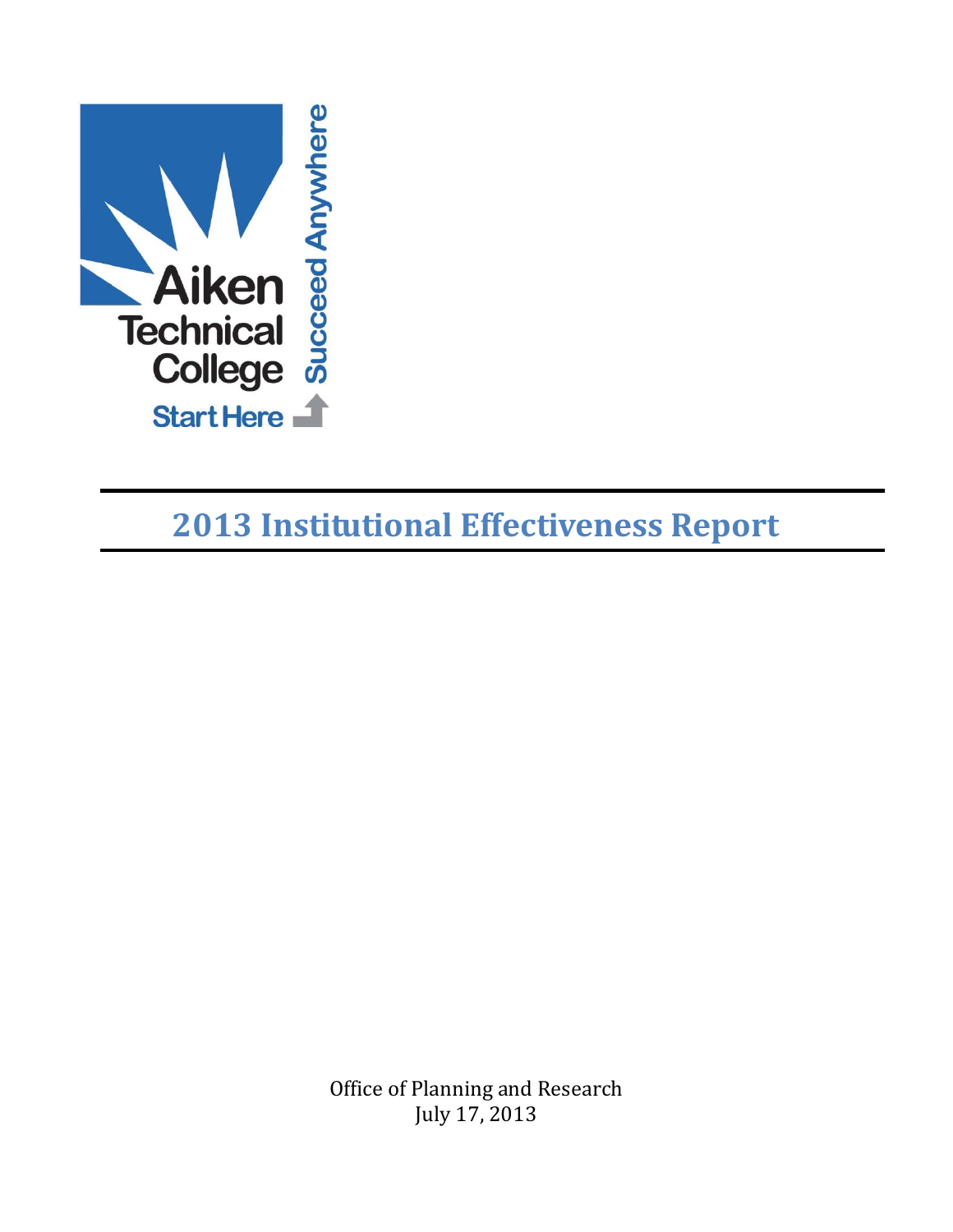# **2013 IE REPORT TRANSMITTAL FORM**

### *This form must be completed and returned with your data tables and summary report by August 1, 2013. Titles with strikethroughs do not require reporting in 2013 under Budget* **Proviso 89.90.**

## **Fill in boxes and submit electronically with IE Report data**

| Name of person<br>submitting information:                        | Sammara Y. Evans                                                                                                                                                                                             |
|------------------------------------------------------------------|--------------------------------------------------------------------------------------------------------------------------------------------------------------------------------------------------------------|
|                                                                  | The information included in the attached reports is current and correct to the best of my knowledge.                                                                                                         |
| Title:                                                           | Statistical & Research Analyst III                                                                                                                                                                           |
| Institution:                                                     | Aiken Technical College                                                                                                                                                                                      |
| Phone:                                                           | Fax:<br>803.508.7367<br>803.593.6641                                                                                                                                                                         |
| Email:                                                           | evanssa@atc.edu                                                                                                                                                                                              |
| <b>Institutional web address of</b><br><b>Mission Statement:</b> | http://www.atc.edu/n79.asnx                                                                                                                                                                                  |
|                                                                  | Date approved by Board of Trustees or Area Commission:<br>April 11, 2011                                                                                                                                     |
|                                                                  | Date approved by Commission on Higher Education:<br>Anril 11. 2011                                                                                                                                           |
| <b>Institutional web address of</b><br><b>Summary Report:</b>    |                                                                                                                                                                                                              |
| (Four-year institutions only)                                    | <b>Institutional web address of Title II Report:</b>                                                                                                                                                         |
|                                                                  | Check list of IE Reports due <b>August 1, 2013</b>                                                                                                                                                           |
|                                                                  | Summary Report (Posted on website and electronic copy to CHE)<br><b>Accreditation Table</b><br><b>Sponsored Research Table</b><br>Professional Examinations Table<br><b>Success of Transfer Students</b>     |
| <b>Date Submitted:</b>                                           | July 17, 2013                                                                                                                                                                                                |
|                                                                  | Submit electronically to: Saundra Carr – scarr@che.sc.gov                                                                                                                                                    |
|                                                                  | Should you have trouble with electronic submission, you can mail a hard copy to:<br>Saundra Carr, SC Commission on Higher Education<br>$1122$ Ledy $R_1$ , $R_{\text{tr}}$ and $200$ Celumbic, $R_1$ , 20201 |

1122 Lady St., Suite 300,Columbia, SC 29201 Phone: 803-737-2274 Fax: 803-737-2297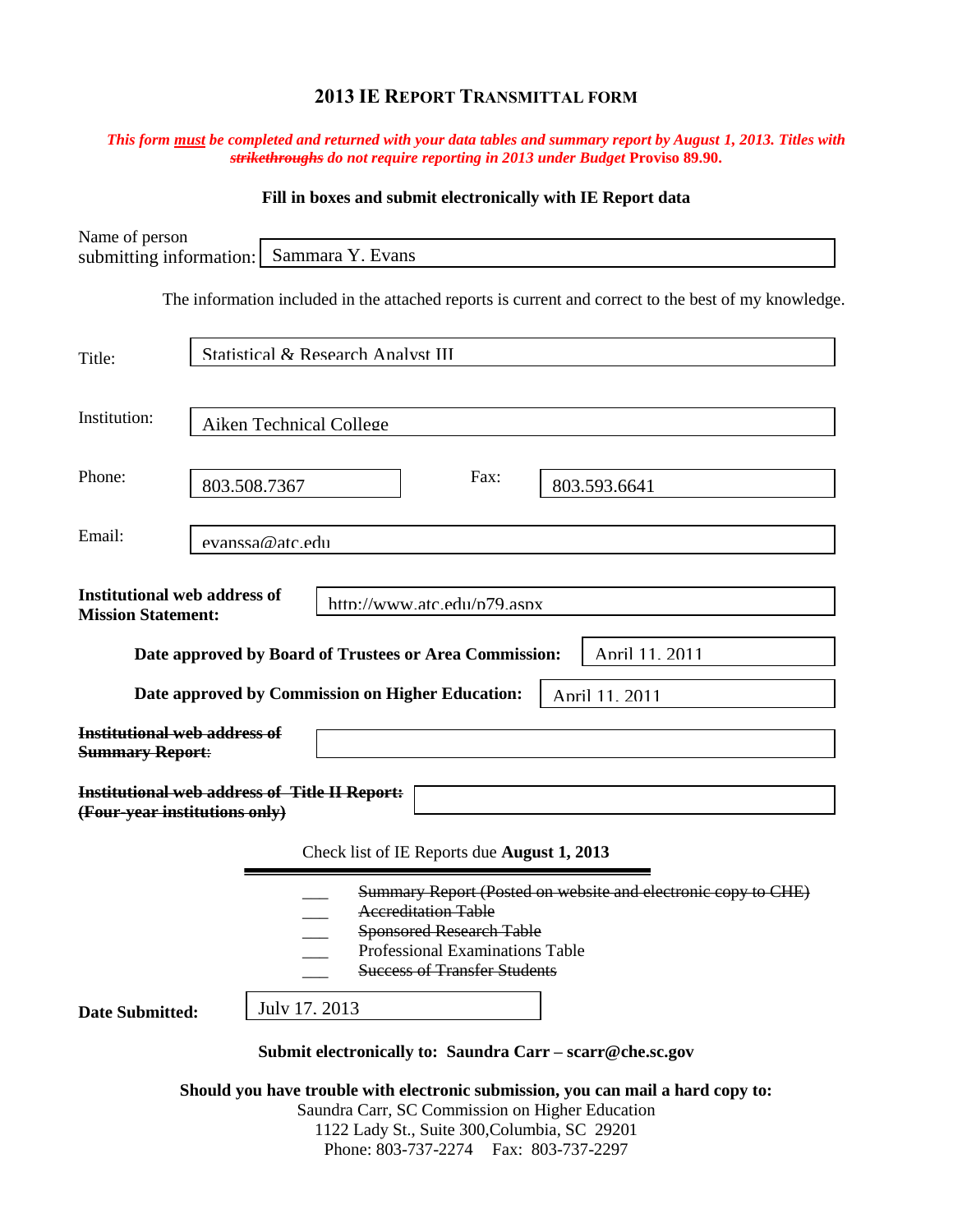### **Institution:**

#### **RESULTS OF PROFESSIONAL EXAMINATIONS**

*Applicable to all sectors – Reported for April 1, 2012- March 31, 2013*

According to Section 59-101-350, the Commission is responsible for collecting "student scores on professional examinations with detailed information on state and national means, passing scores, and pass rates, as available, and with information on such scores over time, and the number of students taking each exam" from four- and two-year institutions to be included in the annual report to the General Assembly. The Commission on Higher Education also uses this information as the primary source with which to fulfill requirements in Section 59-103-30 for performance funding to collect information on Instructional Quality and Graduates' Achievements by looking at the scores of graduates on post-undergraduate professional, graduate, or employment-related examinations and certification tests.

Past committee work and the development of performance funding have defined the collection of this information to include only first-time test takers (except the teacher education exams at four-year institutions, which include all test takers) for those students who completed an examination during the period of **April 1, 2012 through March 31, 2013**. The following tables display the exams that each sector has reported in the past. Please use this list as a guide for the exams you report this year on the table provided. **Please be aware that your institution may have students taking certification exams that have not been reported on in the past.** This would be the case if students were just beginning to complete a new program. In such cases, please report the scores and indicate that the exam is new to the table. New exams will not be used for Performance funding reporting.

The Commission will request national and state pass rates and any additional information for these examinations, as it is available, from national and state agencies to be used in the report to the General Assembly. These national and state agencies can be found in "A Closer Look."

Praxis exams are reported separately in the following table.

**Please note that Praxis results are reported on all test-takers.** Other exams are reported on first-time test-takers.

| Name of Exam                                         | Date(s)<br><b>Administered</b> | $#$ of<br><b>Examinees</b> | # of Examinees % Examinees<br>who Passed |         |
|------------------------------------------------------|--------------------------------|----------------------------|------------------------------------------|---------|
|                                                      |                                |                            |                                          | Passing |
|                                                      |                                |                            |                                          |         |
| <b>TEACHING AND RESEARCH SECTORS</b>                 |                                |                            |                                          |         |
| <b>PRAXIS</b> Series II: Core Battery Professional   |                                |                            |                                          |         |
| Knowledge                                            |                                |                            |                                          |         |
| <b>PRAXIS</b> Series II: Principles of Learning $\&$ |                                |                            |                                          |         |
| Teaching $(K-6)$                                     |                                |                            |                                          |         |
| <b>PRAXIS</b> Series II: Principles of Learning $\&$ |                                |                            |                                          |         |
| Teaching $(5-9)$                                     |                                |                            |                                          |         |
| PRAXIS Series II: Principles of Learning &           |                                |                            |                                          |         |
| Teaching $(7-12)$                                    |                                |                            |                                          |         |
| PRAXIS Series II: Specialty Area Tests               |                                |                            |                                          |         |
|                                                      |                                |                            |                                          |         |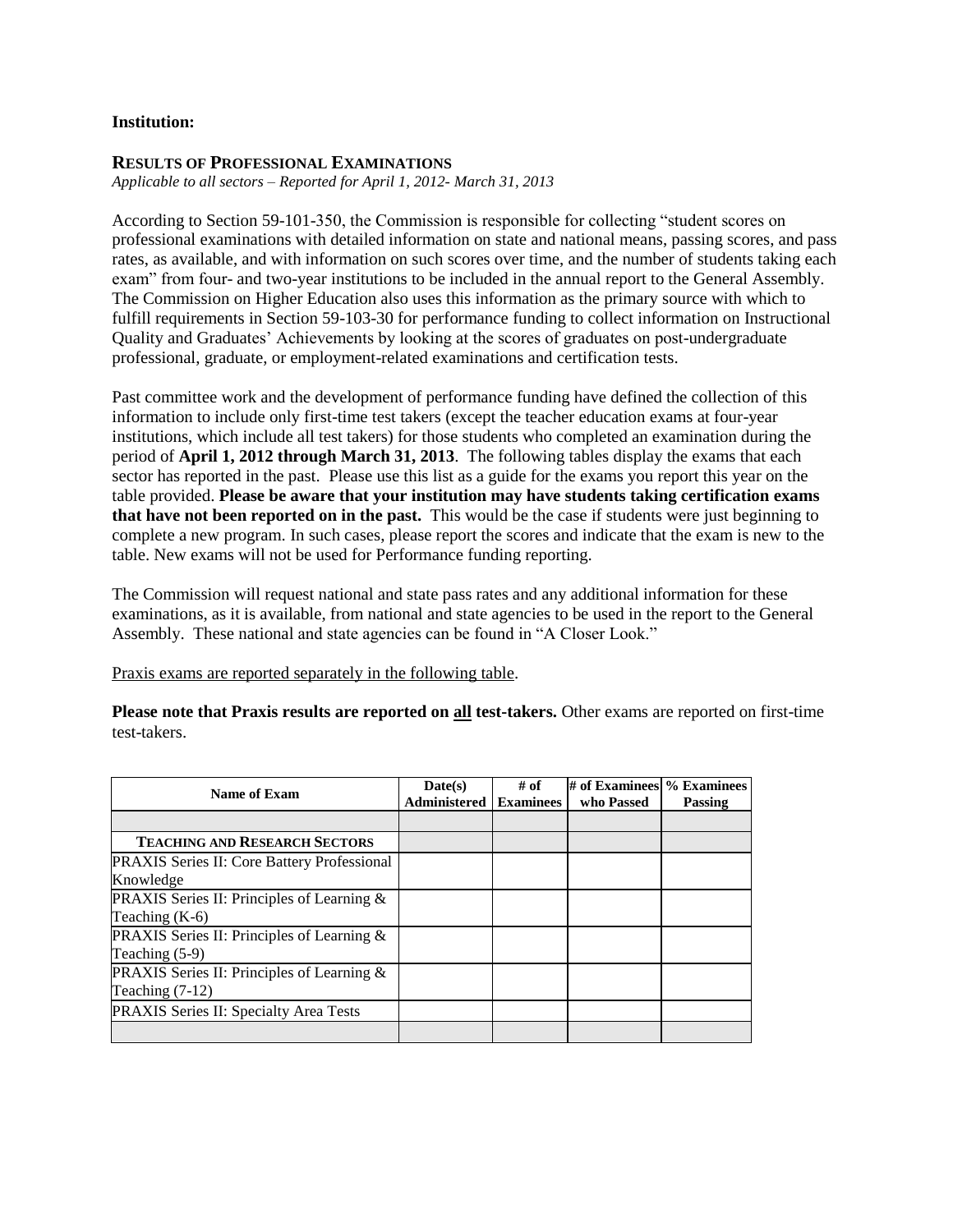| Name of Exam                                                        | Date(s)<br>Administered | # of<br><b>Examinees</b> | # of 1 <sup>st</sup> Time<br><b>Examinees</b> | # of $1st$ Time<br><b>Examinees</b><br>who Passed | $% 1st$ Time<br><b>Examinees</b><br>Passing |
|---------------------------------------------------------------------|-------------------------|--------------------------|-----------------------------------------------|---------------------------------------------------|---------------------------------------------|
| <b>RESEARCH SECTOR</b>                                              |                         |                          |                                               |                                                   |                                             |
| <b>ACC National Certification Examination</b>                       |                         |                          |                                               |                                                   |                                             |
| in Nurse Midwifery                                                  |                         |                          |                                               |                                                   |                                             |
| American Board of Cardiovascular Perfusion                          |                         |                          |                                               |                                                   |                                             |
| Exam - Part I (PBSE)                                                |                         |                          |                                               |                                                   |                                             |
| American Board of Cardiovascular Perfusion<br>Exam - Part II (CAPE) |                         |                          |                                               |                                                   |                                             |
| American Bd of Funeral Service Education                            |                         |                          |                                               |                                                   |                                             |
| (ABFSE) National Board Arts                                         |                         |                          |                                               |                                                   |                                             |
| American Bd. Of Funeral Service Education                           |                         |                          |                                               |                                                   |                                             |
| (ABFSE) National Board                                              |                         |                          |                                               |                                                   |                                             |
| Science                                                             |                         |                          |                                               |                                                   |                                             |
| Council on Certification of Nurse                                   |                         |                          |                                               |                                                   |                                             |
| Anesthetists Exam.                                                  |                         |                          |                                               |                                                   |                                             |
| Multi-State Pharmacy Jurisprudence                                  |                         |                          |                                               |                                                   |                                             |
| <b>Examination</b> (MPJE)                                           |                         |                          |                                               |                                                   |                                             |
| Massage & Bodywork Licensing                                        |                         |                          |                                               |                                                   |                                             |
| <b>Examination</b> (MBLEX)                                          |                         |                          |                                               |                                                   |                                             |
| Massage Therapy Certifying Examination                              |                         |                          |                                               |                                                   |                                             |
| National Board Dental Exam, Part I                                  |                         |                          |                                               |                                                   |                                             |
| National Board Dental Exam, Part II                                 |                         |                          |                                               |                                                   |                                             |
| National Council Licensure Exam. -                                  |                         |                          |                                               |                                                   |                                             |
| Registered Nurse (BSN)                                              |                         |                          |                                               |                                                   |                                             |
| National Physical Therapist Licensing Exam.<br>(PT)                 |                         |                          |                                               |                                                   |                                             |
| National Certification Corporation for the                          |                         |                          |                                               |                                                   |                                             |
| Obstetric, Gynecological and Neonatal                               |                         |                          |                                               |                                                   |                                             |
| Nursing Specialties:                                                |                         |                          |                                               |                                                   |                                             |
| Neonatal Nurse Practitioner Exam.                                   |                         |                          |                                               |                                                   |                                             |
| North American Pharmacist Licensure Exam.                           |                         |                          |                                               |                                                   |                                             |
| (NAPLEX)                                                            |                         |                          |                                               |                                                   |                                             |
| Occupational Therapist, Registered (OTR)                            |                         |                          |                                               |                                                   |                                             |
| Physician Assistant National Certifying<br>Exam. (PANCE)            |                         |                          |                                               |                                                   |                                             |
| South Carolina Bd. of Law Examination                               |                         |                          |                                               |                                                   |                                             |
| Cytotechnology (ASCP)                                               |                         |                          |                                               |                                                   |                                             |
| State Board Dental Exam-SRTA Exam.                                  |                         |                          |                                               |                                                   |                                             |
| US Medical Licensing Exam. - Step I                                 |                         |                          |                                               |                                                   |                                             |
| US Medical Licensing Exam. - Step II                                |                         |                          |                                               |                                                   |                                             |
|                                                                     |                         |                          |                                               |                                                   |                                             |
| <b>TEACHING SECTOR</b>                                              |                         |                          |                                               |                                                   |                                             |
| National Council Licensure Exam. -                                  |                         |                          |                                               |                                                   |                                             |
| Registered Nurse (BSN)                                              |                         |                          |                                               |                                                   |                                             |
|                                                                     |                         |                          |                                               |                                                   |                                             |
| <b>REGIONAL SECTOR</b>                                              |                         |                          |                                               |                                                   |                                             |
| Council Licensure Exam-Registered Nurse                             |                         |                          |                                               |                                                   |                                             |
| (ADN)                                                               |                         |                          |                                               |                                                   |                                             |
|                                                                     |                         |                          |                                               |                                                   |                                             |